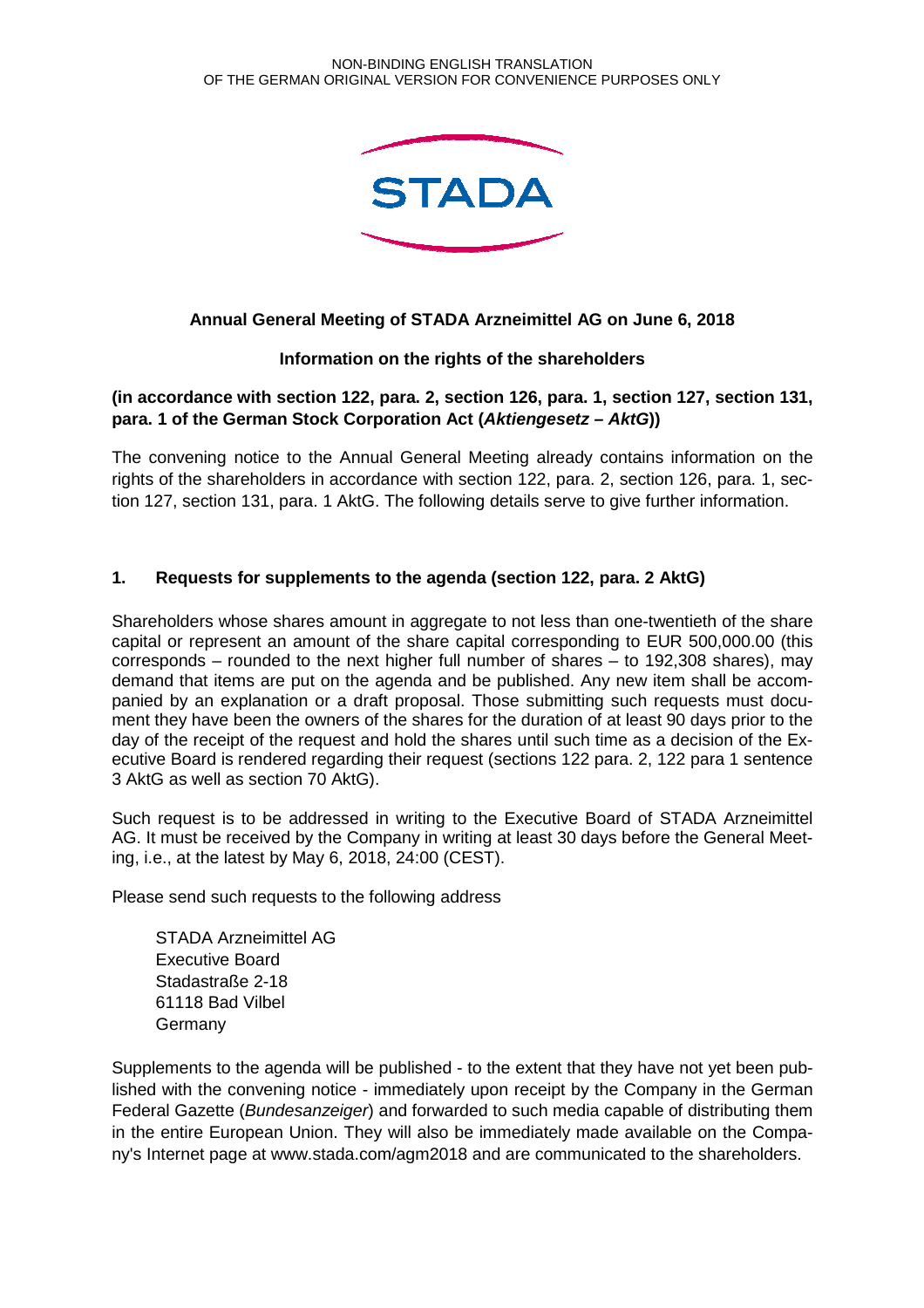The regulations in the German Stock Corporation Act (Aktiengesetz) stipulating this shareholders' right are as follows:

## **Section 122 AktG Calling of a Meeting at the Request of a Minority (Excerpt)**

- (1) The shareholders' meeting shall be called if shareholders, whose holding in aggregate equals or exceeds one-twentieth of the share capital, demand such meeting in writing, stating the purpose and the reasons of such meeting; such demand shall be addressed to the Executive Board. The articles may provide that the right to demand a shareholders' meeting shall require another form or the holding of a lower proportion of the share capital. Those submitting such demands must document they have been the owners of the shares for the duration of at least 90 days prior to the day of the receipt of the demand and hold the shares until such time as a decision of the Executive Board is rendered regarding their request. Section 121, para. 7 shall apply accordingly.
- (2) In the same manner, shareholders whose shares amount in aggregate to not less than one-twentieth of the share capital or represent an amount of the share capital corresponding to EUR 500,000, may demand that items are put on the agenda and published. Each new item shall be accompanied by an explanation or a draft proposal. The demand in the sense of sentence 1 shall be provided to the company at least 24 days, in case of listed companies at least 30 days, prior to the meeting; the day of receipt shall not be included in this calculation.

#### **Section 70 Computation of the Period of Shareholding**

If the exercise of rights arising from a share requires that the shareholder has been the holder of such share for a certain period of time, the right to demand transfer of title from a credit institution, a financial services institutions, or an enterprise operating under section 53, para. 1, sentence 1 or section 53b, para. 1, sentence 1 or para. 7 of the German Banking Act (Gesetz über das Kreditwesen) shall be deemed equivalent to ownership. The period during which the share was owned by a predecessor shall be attributed to the shareholder, provided that he has acquired the share without consideration from his fiduciary, as a successor in legal interest by operation of law, in connection with the liquidation of a community of interest, or as a result of a transfer of assets pursuant to section 13 of the German Insurance Supervision Act (Versicherungsaufsichtsgesetz) or section 14 of the Building Loan Associations Act (Gesetz über Bausparkassen).

## **2. Motions and nominations of shareholders (section 126, para. 1 and section 127 AktG)**

Shareholders of the Company may submit countermotions against proposals of the Executive Board and the Supervisory Board with respect to specific agenda items as well as nominations for the election of the auditor and the election of the members of the Supervisory Board. If countermotions are meant to be made accessible, they must include an explanatory statement; nominations do not require an explanatory statement. Countermotions regarding the agenda and nominations by shareholders must be exclusively forwarded to the Company's following address: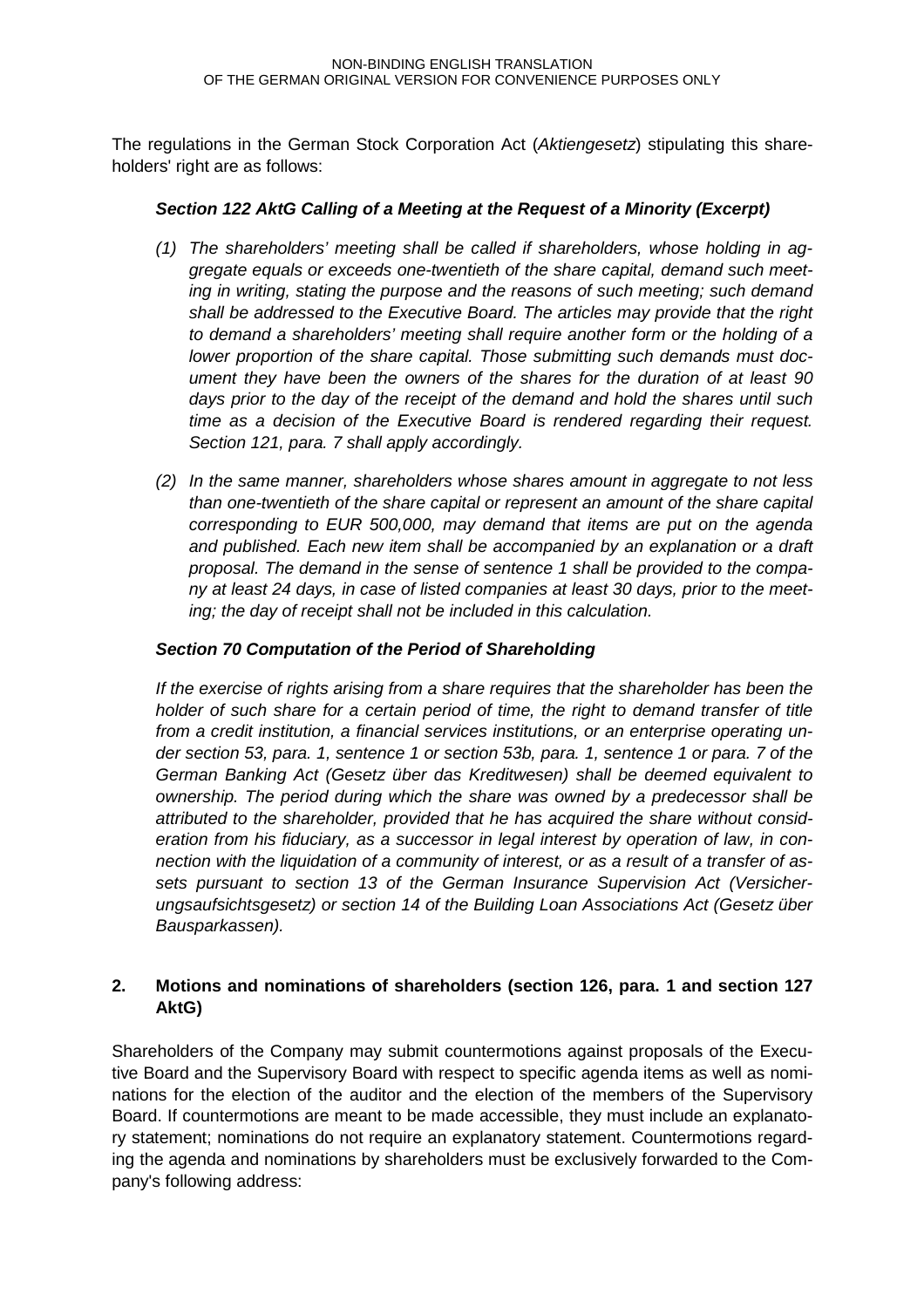STADA Arzneimittel AG Legal Department Stadastraße 2-18 61118 Bad Vilbel Germany Fax: +49 (0) 6101 / 603 61 2803 E-mail: hv2018@stada.de

Any countermotions and nominations received by the Company at the aforementioned address no later than 14 days before the day of the General Meeting, i.e. by May 22, 2018, 24.00 (CEST), will be published without undue delay after receipt on the Company's Internet page at www.stada.com/agm2018 including the name of the shareholder and – in case of motions – including the explanatory statement subject to the further conditions set out in section 126 and section 127 AktG. Possible statements of the management will also be published at the same internet address.

The Executive Board reserves the right to combine countermotions and their explanations if several shareholders present countermotions on the same subject matter of a resolution.

Any countermotions and nominations that are not addressed to the aforementioned address as well as countermotions without an explanation do not have to be made accessible.

Pursuant to the conditions of section 126, para 2 AktG, the Company is not obliged to make a countermotion or the explanation for a countermotion or a nomination accessible. Moreover, the explanation for a permissible countermotion does not need to be made accessible if it is longer than 5,000 characters in total.

In addition to the reasons stated in section 126, para 2 AktG, a nomination also does not need to be made accessible if it does not include the proposed candidates' name(s), current profession(s) and place(s) of residence (section 124, para. 3, sentence 4 AktG). In case of nominations for the election of supervisory board members, the publication may as well be omitted if the proposal does not contain details in accordance with section 125, para. 1, sentence 5 AktG on their memberships in other supervisory boards to be established pursuant to statutory provisions. In addition, details on their memberships in comparable domestic and foreign controlling bodies of enterprises should be added.

Motions and nominations by shareholders, regardless whether they are made available or not, can only come to the vote if they are made during the General Meeting. The right of every shareholder to make countermotions regarding the agenda items during the General Meeting (even without prior communication to the Company) remains unaffected.

The regulations of the German Stock Corporation Act (Aktiengesetz) stipulating these shareholders' rights, which also regulate the conditions under which the Company may refrain from making available the motions and nominations, are as follows: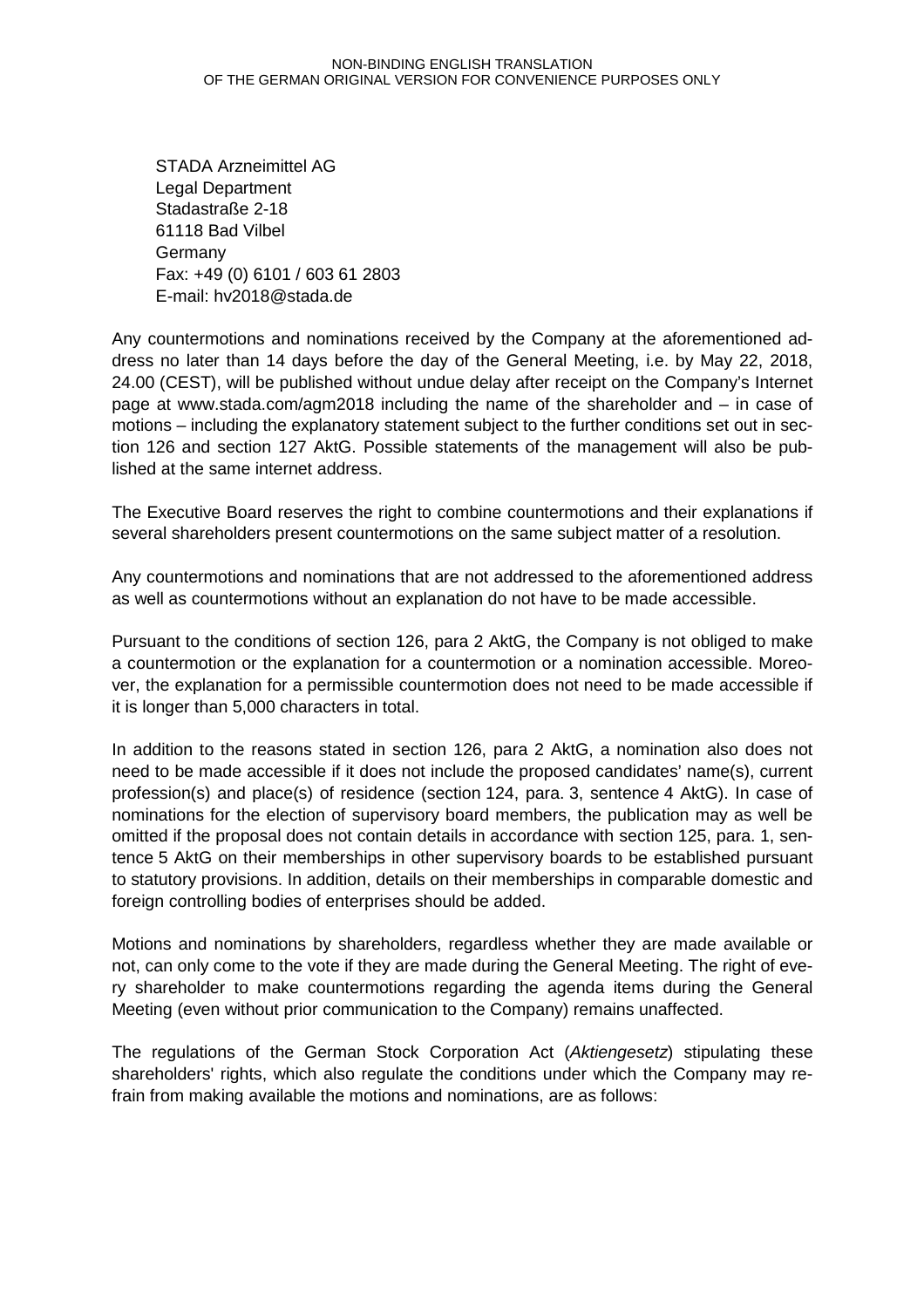#### **Section 126 AktG Motions by Shareholders**

- (1) Motions by shareholders together with the shareholder's name, the grounds and any position taken by the management shall be made available to the persons entitled pursuant to section 125, para. 1 to 3 under the conditions stated therein if at least 14 days before the meeting the shareholder sends to the address indicated in the notice convening the meeting a motion counter to a proposal of the executive board and supervisory board as to an item on the agenda. The date of receipt shall not be taken into account. In the case of listed companies, access shall be provided via the company's Internet page. Section 125, para. 3 shall apply accordingly.
- (2) A countermotion and the grounds for this need not be made available, if:
	- 1. the Executive Board would by reason of such communication become criminally liable;
	- 2. the countermotion would result in a resolution of the shareholders' meeting which would be illegal or would violate the articles of association;
	- 3. the grounds contain statements which are manifestly false or misleading in material respects or which are libelous;
	- 4. a countermotion of such shareholder based on the same facts was already communicated to a shareholders' meeting of the company in accordance with section 125;
	- 5. the same countermotion of such shareholder on essentially identical grounds has already been communicated pursuant to section 125 to at least two shareholders' meetings of the company within the past five years and at such shareholders' meetings less than one-twentieth of the share capital represented has voted in favor of such countermotion;
	- 6. the shareholder indicates that he will neither attend nor be represented at the shareholders' meeting; or
	- 7. within the past two years at two shareholders' meetings the shareholder has failed to make or cause to be made on his behalf a countermotion communicated by him.

The statement of the grounds need not be communicated if it exceeds 5,000 characters in total.

(3) If several shareholders make countermotions in respect to the same subject matter of a resolution, the Executive Board may combine such countermotions and the respective statements of the grounds.

#### **Section 127 AktG Nominations by Shareholders (Excerpt)**

Section 126 shall apply mutatis mutandis to a proposal by a shareholder for the election of members of the Supervisory Board or independent auditors. Such nomination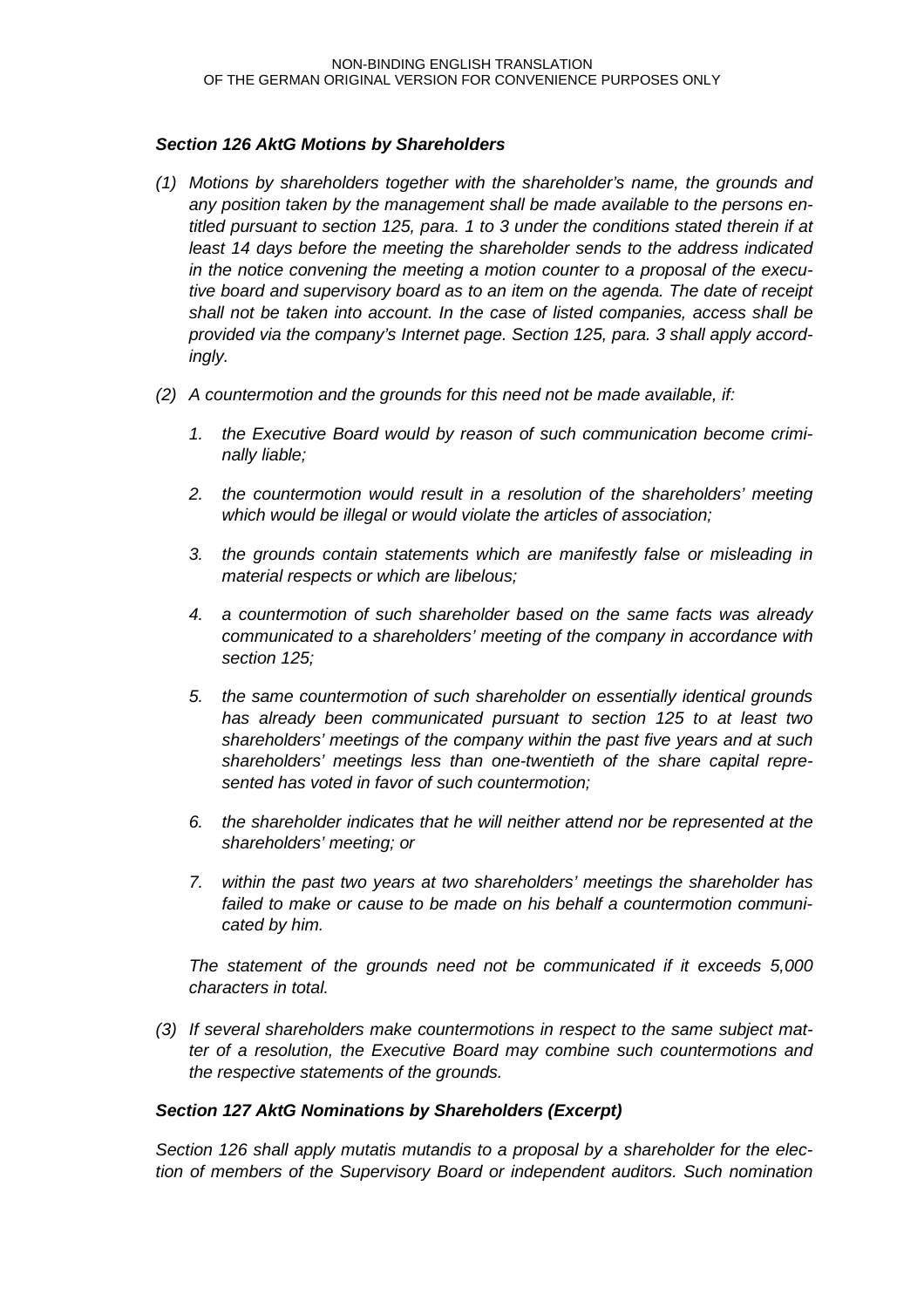does not need to be supported by an explanation. The Executive Board does not need to make such nomination proposal accessible if the proposal fails to contain information pursuant to section 124, para 3, sentence 4, and section 125, para. 1, sentence 5.

# **Section 124 AktG Publication of requests for supplements; proposals for resolutions (Excerpt)**

(the following sentence 4 of para. 3, left in its context here, is relevant)

(3)  $4$ The proposal for the election of members of the Supervisory Board or auditors shall state their name, profession and place of residence.

## **Section 125 Communications to Shareholders and Members of the Supervisory Board (Excerpt)**

(the following sentence 5 of para. 1, left in its context here, is relevant)

 $(1)$  <sup>5</sup>In case of listed companies details on the membership in other Supervisory Boards to be established pursuant to statutory provisions must be added to any nomination for the election of Supervisory Board members; details on their membership in comparable domestic and foreign controlling bodies of enterprises should be added.

# **3. Right to information (section 131, para. 1 AktG)**

Each shareholder shall upon request be provided with information regarding the Company's affairs by the Executive Board at the General Meeting, if this is required for a proper evaluation of a certain item on the agenda. The Executive Board's duty to inform the shareholders shall also extend to the Company's legal and business relations with any affiliated enterprise as well as the outlook of the Group and the companies included in the consolidated financial statements. Requests for information at the General Meeting are always to be made verbally in the course of a discussion.

In the cases stipulated in section 131, para. 3 AktG, the Executive Board may refuse to give information.

If information has been given to a shareholder outside the General Meeting because of that person or entity being a shareholder, this information is also to be provided to each other shareholder, upon demand, in the General Meeting, even if it is unnecessary for a proper evaluation of the relevant agenda item. In such a case, the Executive Board may not refuse to give the information on the grounds of section 131, para. 3, sentence 1, No. 1 through 4 AktG.

If information is refused to a shareholder, the shareholder can demand that the question and the reason for which the information was refused are stated in the notarial minutes of the General Meeting.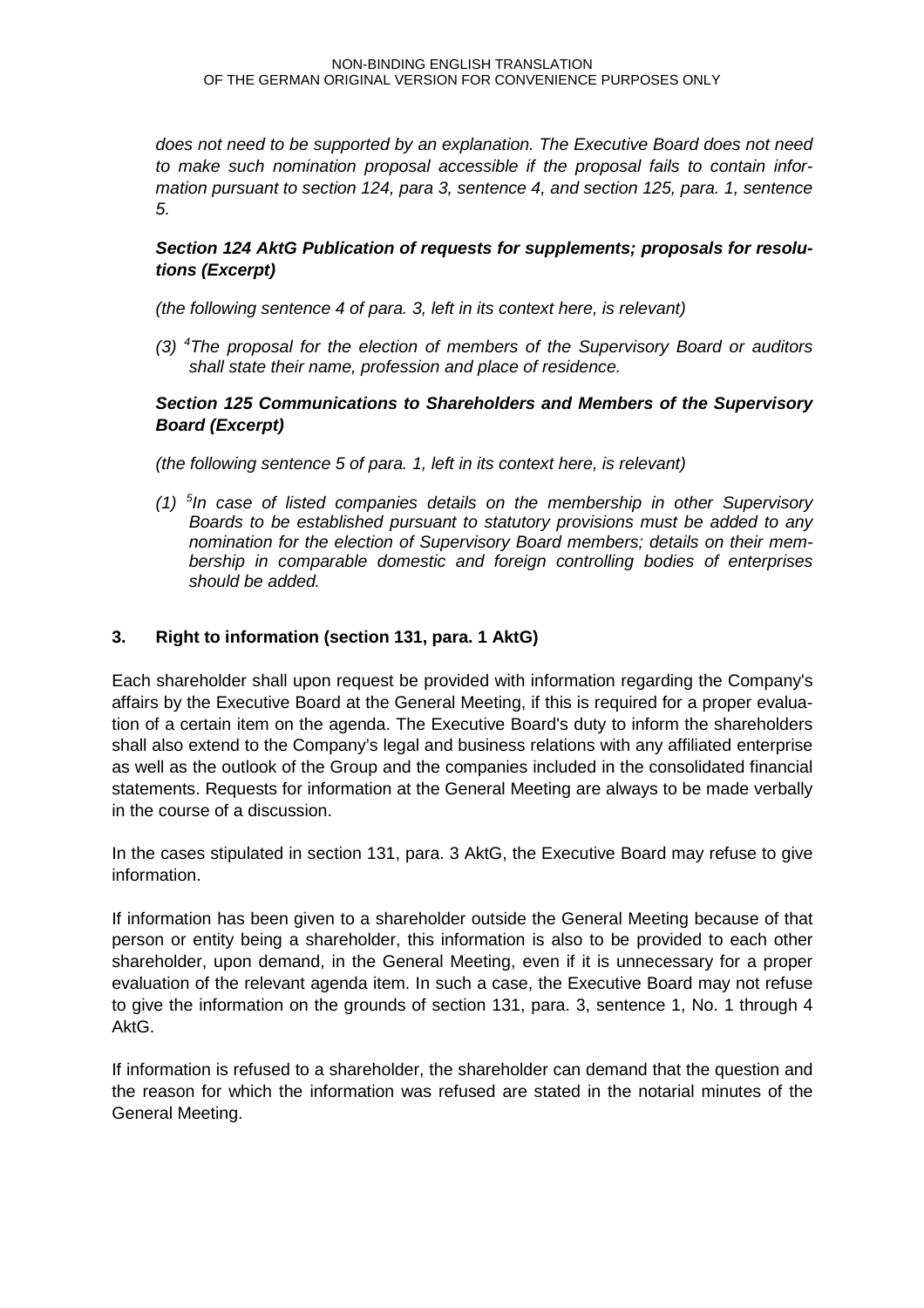The regulations of the German Stock Corporation Act (Aktiengesetz) stipulating this shareholders' right, which also regulate the conditions under which the Company may refrain from providing information, are as follows:

## **Section 131 AktG Right of Shareholders to Information**

- (1) Each shareholder shall upon request be provided with information at the shareholders' meeting by the Executive Board regarding the company's affairs, to the extent that such information is necessary to permit a proper evaluation of the relevant item on the agenda. The duty to provide information shall also extend to the company's legal and business relations with any affiliated enterprise. If a company makes use of the simplified procedure pursuant to section 266, para. 1, sentence 3, section 276 or section 288 of the German Commercial Code (Handelsgesetzbuch – HGB), each shareholder may request that the annual financial statements be presented to him at the shareholders' meeting on such annual financial statements in the form they would take without these simplifications. A parent enterprise's (section 290, para. 1 and 2 of the German Commercial Code) Executive Board's duty to inform in the shareholders' meeting that considers the consolidated financial statements and consolidated management report shall extend to the outlook of the group and the enterprises included in the consolidated financial statements.
- (2) The information provided shall comply with the principles of conscientious and accurate accounting. The articles of association or the rules of procedure pursuant to section 129 may authorize the chairperson of the meeting to limit the number of questions and speaking time of shareholders as appropriate and to lay down general rules thereon.
- (3) The Executive Board may refuse to provide information:
	- 1. to the extent that providing such information is, according to sound business judgment, likely to cause material damage to the company or an affiliated enterprise;
	- 2. to the extent that such information relates to tax valuations or the amount of certain taxes;
	- 3. with regard to the difference between the value at which items are shown in the annual balance sheet and the higher market value of such items, unless the shareholders' meeting is to approve the annual financial statements;
	- 4. with regard to the accounting and valuation principles, if disclosure of such methods in the notes suffices to provide a clear view of the actual condition of the company's assets, financial position and profitability within the meaning of section 264, para. 2 of the German Commercial Code; the foregoing shall not apply if the shareholders' meeting is to approve the annual financial statements;
	- 5. if provision thereof would render the Executive Board criminally liable;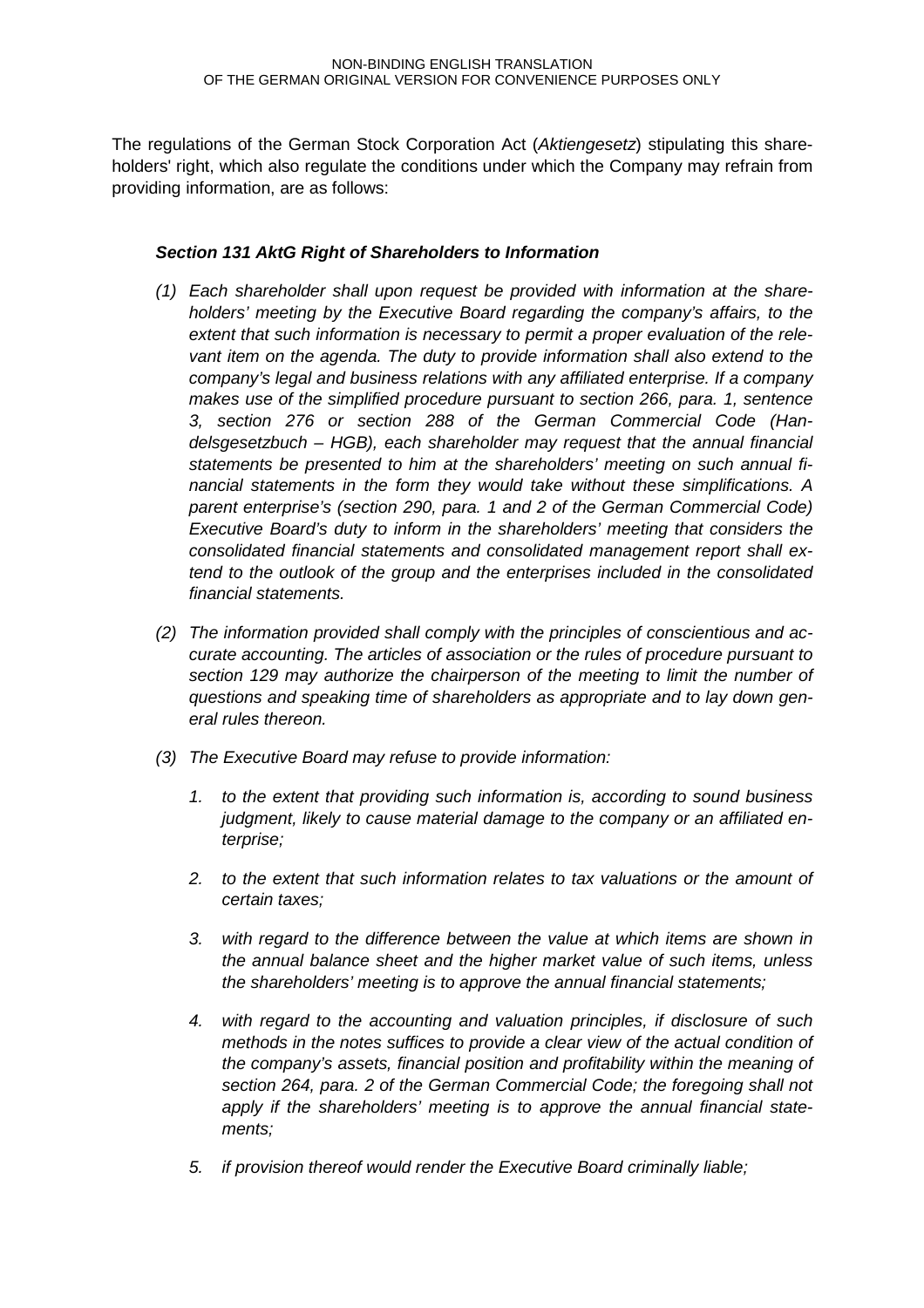- 6. if in the case of a credit institution or financial services institution information about the applied accounting and valuation principles or calculations made in the annual financial statements, the management report, the consolidated annual financial statements or the group's management report need not be given;
- 7. if the information is continuously available on the company's internet page seven or more days prior to the shareholders' meeting as well as during the meeting.

The provision of information may not be denied for other reasons.

- (4) If information has been provided outside a shareholders' meeting to a shareholder by reason of his status as a shareholder, such information shall upon request be provided to any other shareholder at the shareholders' meeting, even if such information is not necessary to permit a proper evaluation of an item on the agenda. The Executive Board may not refuse to provide such information on the grounds of para. 3, sentence 1, No. 1 through 4. Sentences 1 and 2 shall not apply if a subsidiary (section 290, para. 1, 2 of the German Commercial Code), a cooperative enterprise (section 310, para. 1 of the German Commercial Code) or an affiliate (section 311, para. 1 of the German Commercial Code) provides the information to a parent company (section 290, para. 1, 2 of the German Commercial Code) for the purpose of inclusion in the consolidated annual financial statements of the parent company and the information is required for this purpose.
- (5) A shareholder who has been denied information may request that his question and the reason for which the information was denied be recorded in the minutes of the meeting.

Pursuant to section 131, para. 2, sentence 2 AktG in conjunction with section 21, para. 5 through 7 of the Articles of Association of STADA, the Chairman of the General Meeting may set an appropriate time limit with respect to the right of shareholders to speak and ask questions.

The respective provision in the Articles of Association reads as follows:

# **Section 21 Attendance (Excerpt)**

- 5. The chairman of the meeting is entitled to restrict the shareholders right to pose questions and hold the floor (Frage- und Rederecht) in terms of time subject to the following provisions:
	- (a) If, pursuant to the agenda (including minority requests (if any) in accordance with § 122 German Stock Corporation Act), a resolution merely needs to be adopted in relation to issues pertaining to the appropriation of the annual balance sheet profits, formal approval of the acts of members of the Executive Board, formal approval of the acts of members of the Supervisory Board, the election of an auditor and authorisation to acquire own shares or in relation to any of the aforementioned individual agenda items, the chairman of the meeting may limit the shareholders' right to pose questions and hold the floor in terms of time to en-